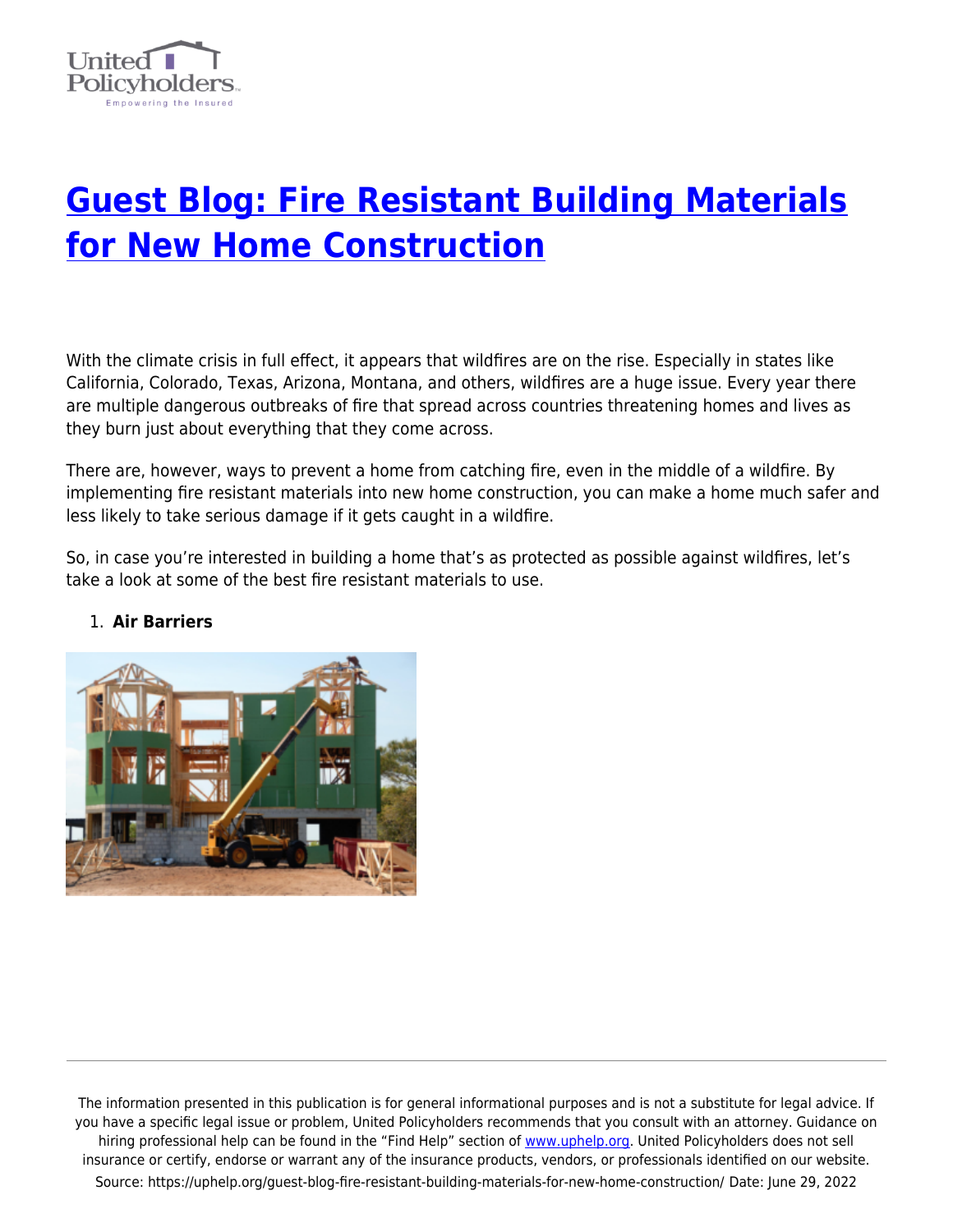

One of the ways that homes tend to catch fire and suck flames into themselves is by not having proper protection against outside air. There are plenty of gaps and spaces around the exterior of a home that can allow air to easily flow through, carrying and feeding flames as it does.

The most effective way to protect against this is by using an *[air barrier](https://polyguardproducts.com/2021/08/air-barrier/)*. Air barriers come in a variety of forms and they are used to eliminate air gaps so that outside air cannot break the exterior plane of a home and enter inside. While usually used to improve energy efficiency, they have the added benefit of helping protect against wildfires.

Air barriers can come in the form of adhesives, foams, or even drywall with taped seams. However, one of the most effective **[building construction types](http://wall.atlasrwi.com/building-construction-types/)** for providing an air barrier is the use of ICF construction. ICF construction uses a comprehensive wall system with no air gaps, creating the perfect air barrier for protection against wildfires.

It works by using hollow concrete forms surrounded by a protective waterproofing barrier and tied together with rebar. The blocks are used to build both the foundation and the walls themselves, so there are no gaps in between the foundation and the walls or between the walls and the roof. It's all one solid piece. Towns in both California and Florida are currently implementing ICF homes as a solution to potential wildfires.

#### 2. **Fire Resistant Roofing**



Roofing is another area in which you can fortify a home against potential wildfires. Terracotta roofing, for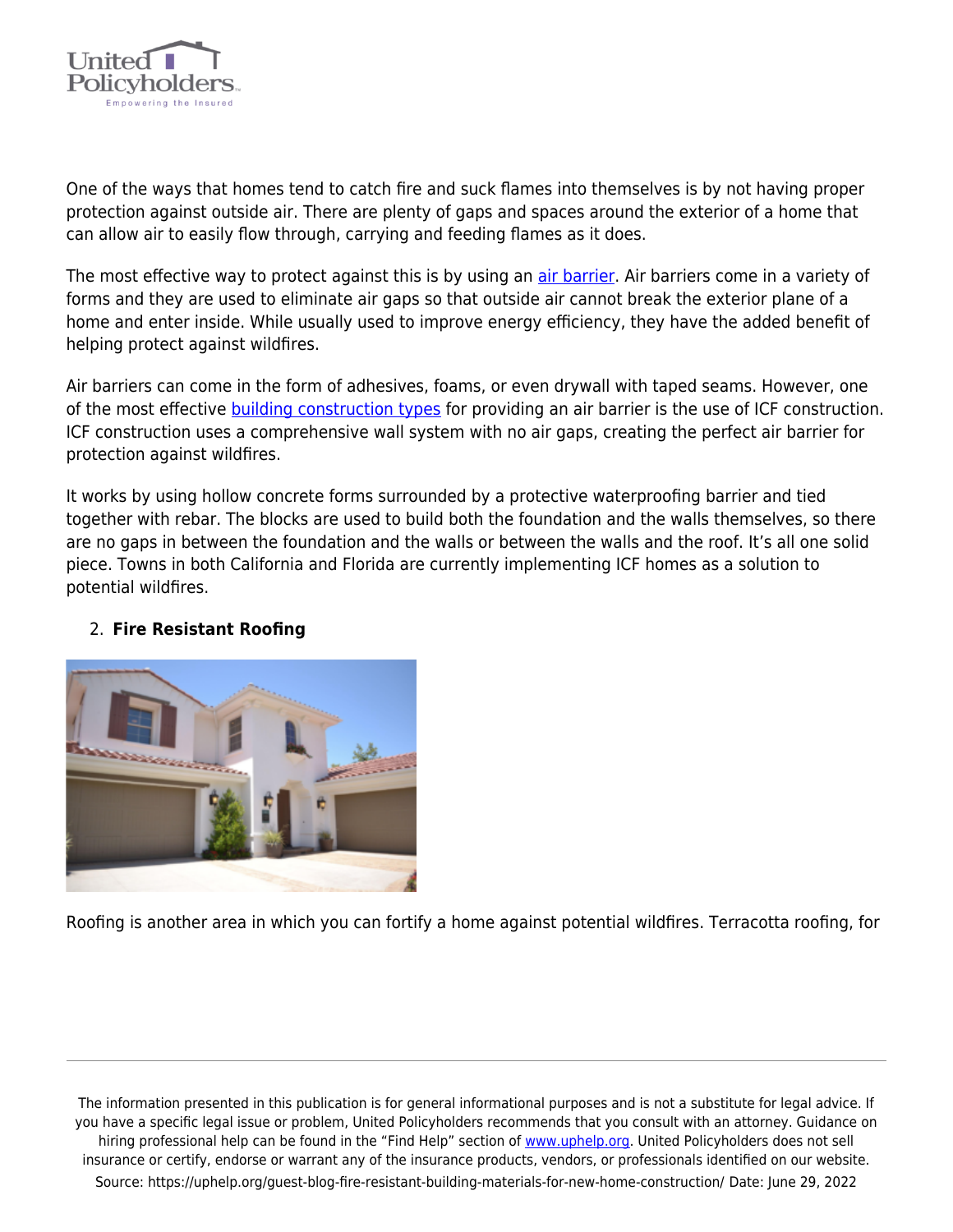

example, is incredibly fire resistant. A [terracotta roof i](https://www.bravarooftile.com/blog/terracotta-roof/)s made from clay, which has the highest fire rating possible. Using these clay tiles on your roof will help protect it from the many falling embers and ashes that are likely to fall on it during a wildfire.

There are also many different styles to choose from and terracotta roofing is durable against rot and other forms of deterioration as well.

#### 3. **Passive Protection**



Passive fire protection is often the first line of defense against wildfires. While fire extinguishers and sprinklers are great for saving a home once it's been infiltrated by flames, passive fire protection aims to prevent the flames from ever getting inside or near the home.

Smoke baffles, fire-resistant glass partitions, and fire doors are all examples of [passive fire protection](https://smokeguard.com/blog/2019/august/15/understanding-the-differences-between-active-vs-passive-fire-protection-systems) you can implement into a home. If you really want to ensure maximum protection, you can even include smoke curtains.

These materials all help to cull the spread of flames and keep the damage limited to a certain area, while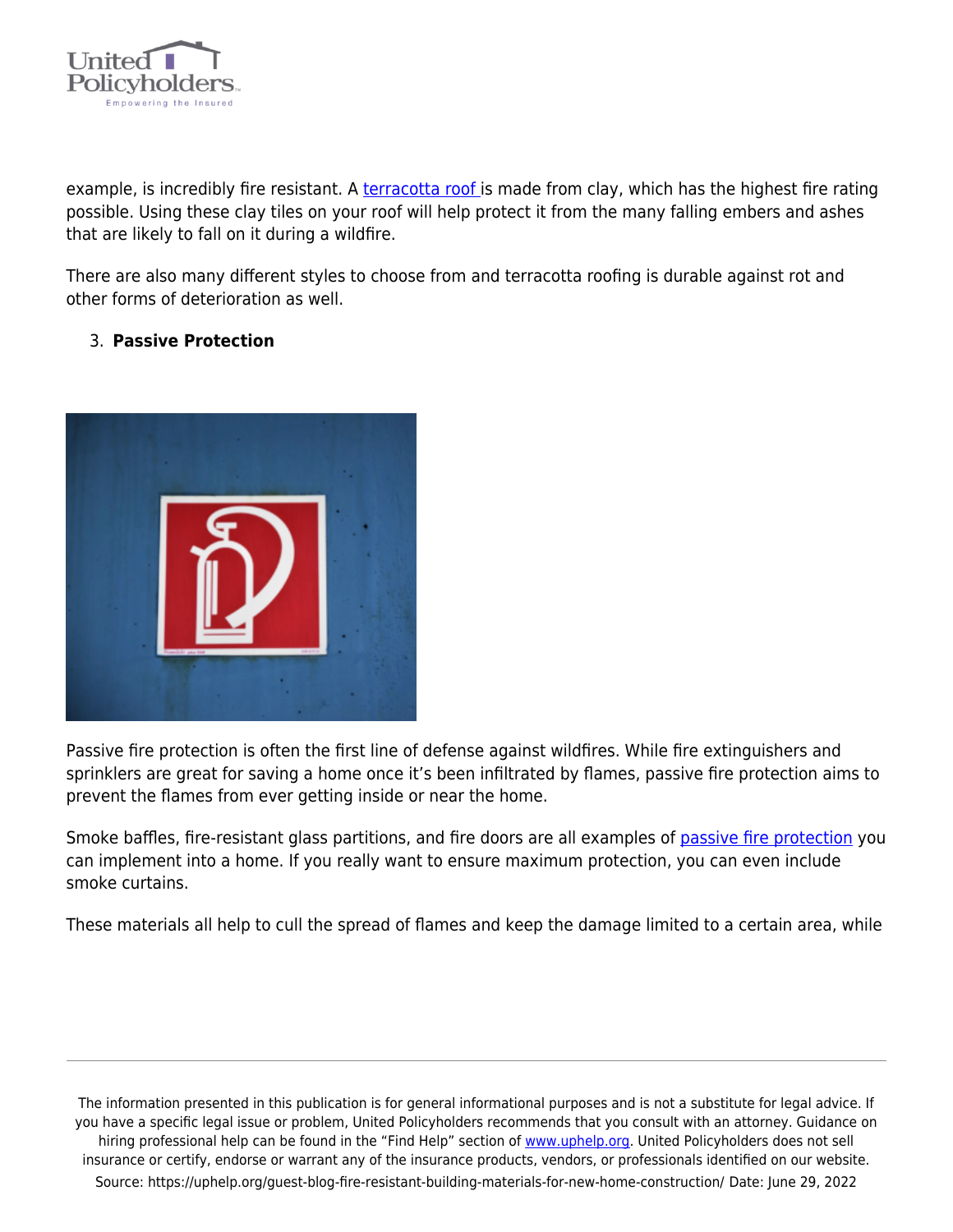

preventing smoke from filling the entire home. ICF walls are technically considered passive fire protection as well because of their fire resistance.

One California man even went so far as to include fire-repellent gel on the outside of his windows and vegetation surrounding his home. The vegetation was soaked in water by a solar-powered sprinkler system.

This acted as a fire retardant that prevented flames from ever getting near his home. He was able to keep his home safe despite 200 other residential homes burning to the ground around him in the notorious Kincaid fire.

Another option is to use mud blocks in the construction of a home. These blocks are made primarily from compressed soil and moisture, resulting in durable blocks that don't crumble or catch fire in a blaze. This is a great option for those looking to keep a fire-resistant home as affordable as possible while also ensuring protection from wildfires.

### **Fire Protection is a Must in Certain Areas of the Country**

If you want to build a home in an area of the country that's prone to wildfires, you need to take the right steps to ensure it can withstand a blaze and not take damage. Active fire protection methods like smoke detectors and fire extinguishers are great as a last line of defense, but passive fire protection will do the most to protect your home from flames.

Terracotta roofing, ICF construction, mud block construction, and air barriers are all great ways to prevent flames from getting inside your home where they will almost certainly burn it to the ground.

Other passive fire protection methods like having a perimeter of vegetation soaked by a solar-powered sprinkler, as well as a fire-proofing gel for your windows, smoke curtains, fire-resistant glass partitions, fire doors, and smoke baffles are all additional methods of fire protection you can implement to make sure your home stays standing, even in the middle of a wicked blaze.

Roger Marx is a contributor to the *[Innovative Building Materials](https://innovativebuildingmaterials.com/)* blog. He is a content writer for the